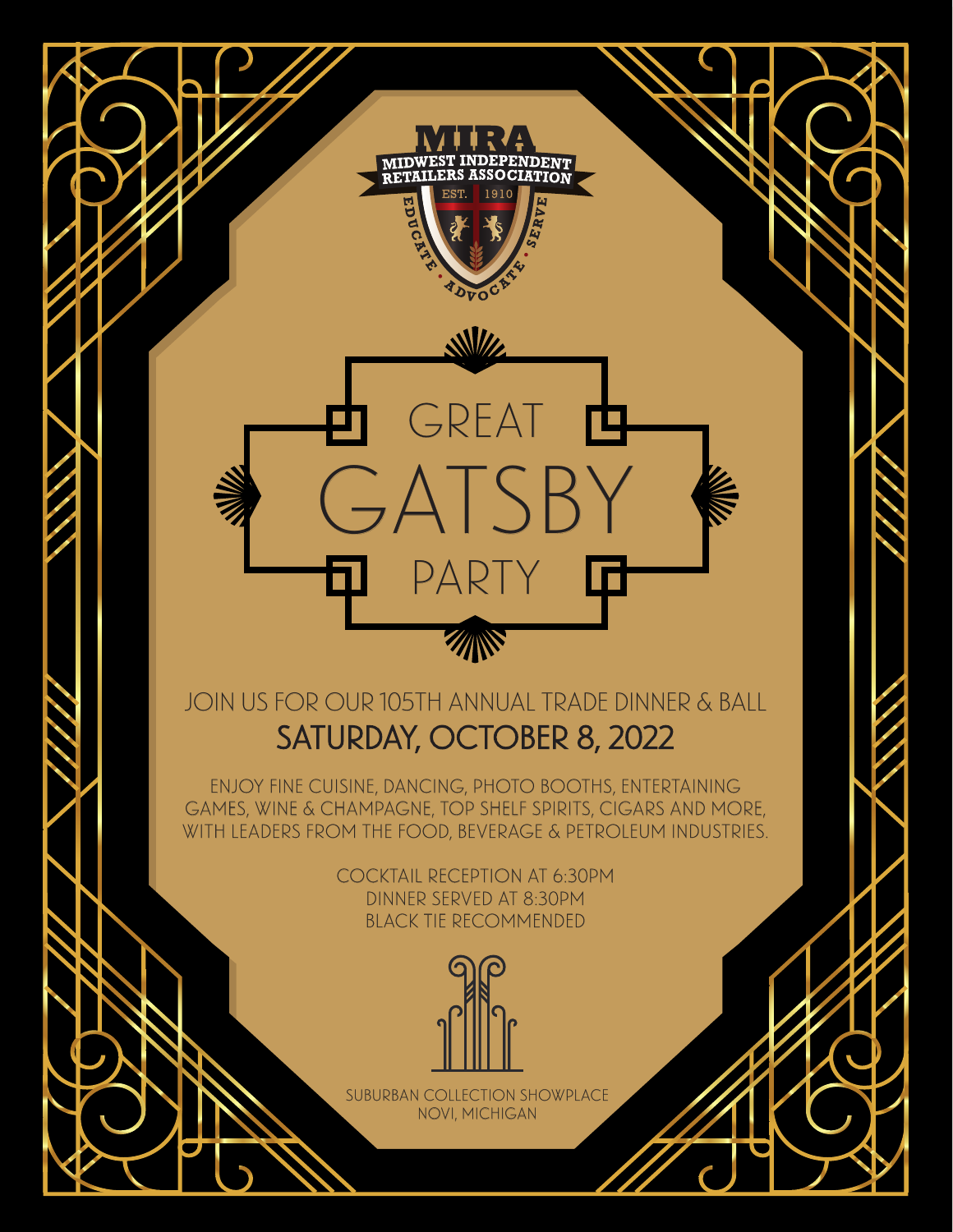| <b>RESERVATION FORM</b>                                                                                                                                                                                                                                                                                                               | SPONSORSHIP<br>LEVELS                                                                                                                                                                                                                                                                                                                                                                                      |
|---------------------------------------------------------------------------------------------------------------------------------------------------------------------------------------------------------------------------------------------------------------------------------------------------------------------------------------|------------------------------------------------------------------------------------------------------------------------------------------------------------------------------------------------------------------------------------------------------------------------------------------------------------------------------------------------------------------------------------------------------------|
| 105TH ANNUAL<br><b>GREAT GATSBY PARTY</b><br>K<br>SATURDAY, OCTOBER 8, 2022                                                                                                                                                                                                                                                           | Poker Sponsorship - \$20,000<br>Four tables of 10 for dinner (VIP seating)<br>• 10 company images allowed in looping sponsorship<br>slideshow throughout event<br>• 2 FREE full page ads in the MIRA Bottom Line magazine<br>• 1 FREE full page ad in the MIRA Liquor Price Book<br>I would also like _____ additional tables<br>(Above my 3 included with the sponsorship at \$500 each)                  |
| TRADE DINNER & BALL<br>Enjoy fine cuisine, dancing and entertainment with leaders from the<br>food, beverage & petroleum industries.                                                                                                                                                                                                  | $\blacksquare$ Bingo Sponsorship - \$15,000<br>• Three tables of 10 for dinner (VIP seating)<br>• 10 company images allowed in looping sponsorship<br>slideshow throughout event<br>• 2 FREE full page ads in the MIRA Bottom Line magazine<br>• 1 FREE full page ad in the MIRA Liquor Price Book<br>I would also like ____ additional tables<br>(Above my 3 included with the sponsorship at \$600 each) |
| 6:30pm Cocktail Reception   8:30pm Dinner Served<br>SUBURBAN COLLECTION SHOWPLACE<br>46100 GRAND RIVER AVE, NOVI, MI 48374<br><b>CONTACT INFO:</b><br>Name: _<br>the control of the control of the control of the control of the control of the control of                                                                            | Roulette Sponsorship - \$12,000<br>Three tables of 10 for dinner (prime seating)<br>• 8 company images allowed in looping sponsorship<br>slideshow throughout event<br>• 1 FREE full page ad in the MIRA Bottom Line magazine<br>• 1 FREE full page ad in the MIRA Liquor Price Book<br>$\Box$ I would also like<br>additional tables<br>(Above my 3 included with the sponsorship at \$700 each)          |
| Address: the contract of the contract of the contract of the contract of the contract of the contract of the contract of the contract of the contract of the contract of the contract of the contract of the contract of the c<br>Phone:<br>Email:                                                                                    | Blackjack Sponsorship - \$8,000<br>• Two tables of 10 for dinner (preferential seating)<br>• 6 company images allowed in looping sponsorship<br>slideshow throughout event<br>• 1 FREE full page ad in the MIRA Bottom Line magazine<br>$\Box$ I would also like $\_\_\_\$ additional tables<br>(Above my 2 included with the sponsorship at \$800 each)                                                   |
| <b>HYATT PLACE DETROIT/NOVI - SPECIAL ROOM RATES:</b><br>Mention code "G-MIRA" to take advantage of the special hotel<br>room rates that have been secured at the venue.<br>\$119/night<br>Reserve by calling (800) 233-1234.<br>Rooms are blocked and must be reserved by September 8th.<br>46880 GRAND RIVER AVENUE, NOVI, MI 48374 | $\Box$ Craps Sponsorship - \$6,000<br>• Two tables of 10 for dinner<br>• 4 company images allowed in looping sponsorship<br>slideshow throughout event<br>• 50%-off ad in the MIRA Bottom Line magazine (size of<br>your choice)<br>I would also like ____ additional tables<br>(Above my 1 included with the sponsorship at \$900 each)                                                                   |
| <b>PAYMENT METHOD:</b><br>Due to overwhelming response, all attendees must pre-pay!<br>$\Box$ MC $\Box$ VISA $\Box$ AMEX $\Box$ DISCOVER<br>V-Code<br>(last 3 numbers on back of credit card)<br>Exp. Date: $\frac{1}{2}$                                                                                                             | Baccarat Sponsorship - \$4,000<br>• One table of 10 for dinner<br>• 2 company images allowed in looping sponsorship<br>slideshow throughout event<br>• 50%-off ad in the MIRA Bottom Line magazine (size of<br>your choice)<br>I would also like ____ additional tables<br>(Above my 1 included with the sponsorship at \$1,000 each)                                                                      |
| $\Box$ CHECK<br>Please return by fax to 1-866-601-9610 or mail to the address below. Call MIRA<br>at 1-800-666-6233, if you have questions or need additional information.<br>MIRA TRADE DINNER<br>5779 WEST MAPLE ROAD . WEST BLOOMFIELD, MI 48322                                                                                   | <b>GENERAL ADMISSION</b><br>$\Box$ Table of 10 - \$2,000<br>$\Box$ Individual - \$250<br><b>ALSO SEE SPECIALTY SPONSORSHIP</b><br>LEVELS ON NEXT PAGE!                                                                                                                                                                                                                                                     |

MIRA TRADE DINNER 5779 WEST MAPLE ROAD • WEST BLOOMFIELD, MI 48322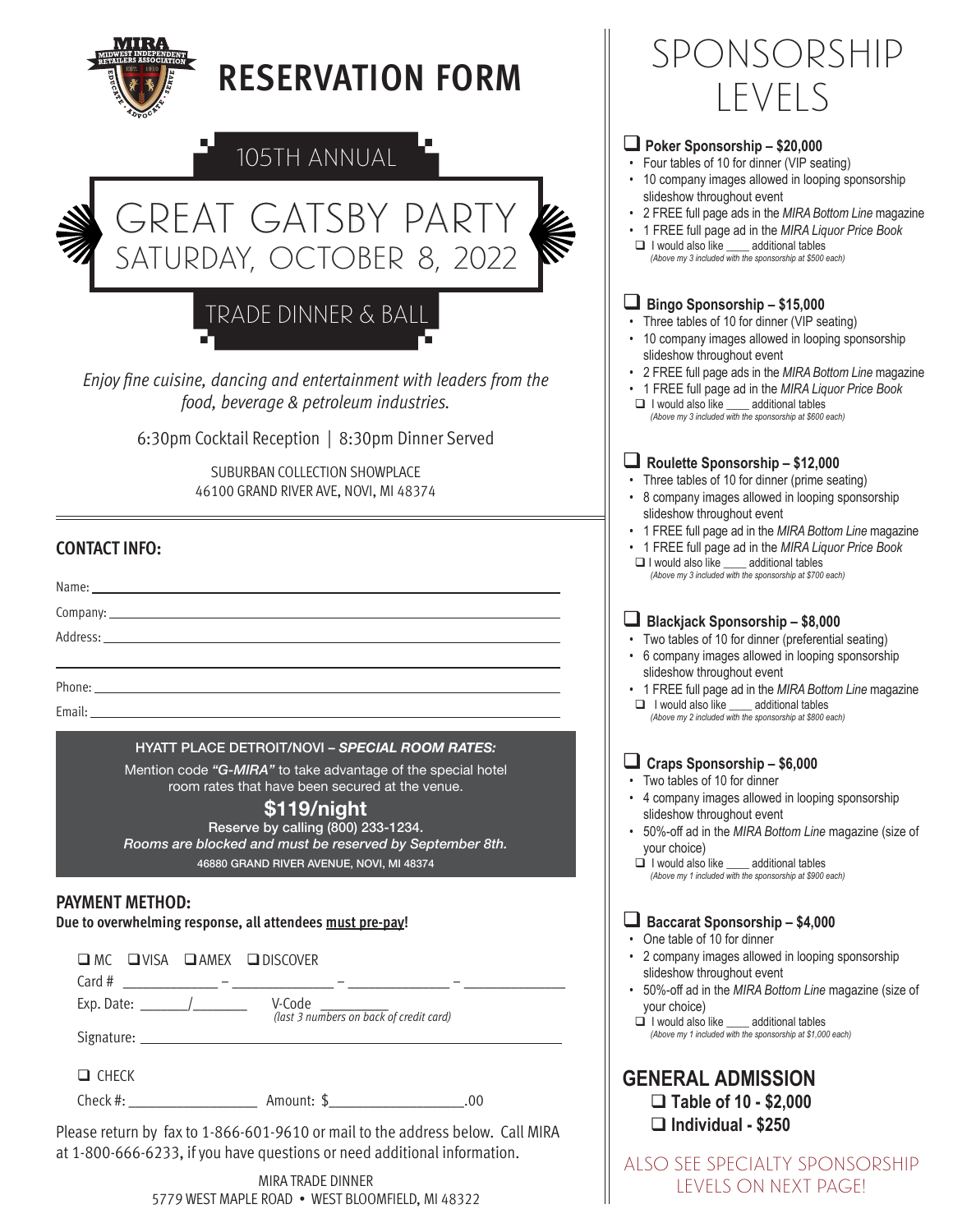# specialty sponsorship levels

# q **Las Vegas Gaming Sponsor – \$10,000**

- ¥ Only one available! *Company logo on game promotions!*
- Two tables of 10 for dinner (prime seating)
- 8 company images allowed in looping sponsorship slideshow throughout event
- 50%-off ad in the *MIRA Bottom Line* magazine (size of your choice)
- **Q** I would also like additional tables  *(In addition to my 2 included, at \$700 each)* available! Company logo on games of 10 for dinner (prime seating<br>the seating in the MIRA Bolton Line mages<br>ad in the MIRA Bolton Line mages<br>so like additional tables<br>for to my 2 included, at \$700 ea

# q **Entertainment Sponsor – \$5,000**

- ¥ Only one available! *Company logo on the stage with the live band!* SOLD
- One table of 10 for dinner
- One company image allowed in looping sponsorship slideshow throughout event
- 50%-off ad in the *MIRA Bottom Line* magazine (size of your choice)
- $\Box$  I would also like additional tables  *(In addition to my one included, at \$900 each)*

# q **Photobooth Sponsor – \$5,000**

- ¥ Only one available! *Company logo at the bottom on each printed photo!* SOLD
- One table of 10 for dinner
- One company image allowed in looping sponsorship slideshow throughout event
- 50%-off ad in the *MIRA Bottom Line* magazine (size of your choice)
- $\Box$  I would also like  $\angle$  additional tables  *(In addition to my one included, at \$900 each)*

# q **Green Screen Photos Sponsor – \$5,000**

- ¥ Only one available! *Company logo at the bottom on each framed photo!*  available! Company to go at the<br>
med photo!<br>
e of 10 for dinner<br>
pany image allowed in looping spo<br>
ad in the MIRA Bottom Line maga<br>
Iso like
- One table of 10 for dinner
- One company image allowed in looping sponsorship slideshow throughout event
- 50%-off ad in the *MIRA Bottom Line* magazine (size of your choice)
- **Q** I would also like \_\_\_\_\_ additional tables  *(In addition to my one included, at \$900 each)*

### q **National Coney Island Coney-Dog Station Sponsor – \$5,000**

- ¥ Only one available! *Company logo on coney-dog station table!*
- One table of 10 for dinner
- One company image allowed in looping sponsorship slideshow throughout event
- 50%-off ad in the *MIRA Bottom Line* magazine (size of your choice)
- $\Box$  I would also like additional tables  *(In addition to my one included, at \$900 each)*

# q **Wine & Cheese Bar Sponsor – \$5,000**

- ¥ Only one available!*Exclusive use of your wine at the dinner tables and at the bars!* SOLD
- One table of 10 for dinner
- One company image allowed in looping sponsorship slideshow throughout event
- 50%-off ad in the *MIRA Bottom Line* magazine (size of your choice)
- **Q** I would also like \_\_\_\_\_ additional tables  *(In addition to my one included, at \$900 each)*

## q **Beer Sponsor – \$5,000**

- ¥ Only one available!*Exclusive use of your beer at the event!*
- One table of 10 for dinner
- One company image allowed in looping sponsorship slideshow throughout event
- 50%-off ad in the *MIRA Bottom Line* magazine (size of your choice)
- $\Box$  I would also like additional tables  *(In addition to my one included, at \$900 each)*

# q **Centerpieces Sponsor – \$5,000**

- ¥ Only one available! *Company logo on every table!*
- One table of 10 for dinner
- One company image allowed in looping sponsorship slideshow throughout event
- 50%-off ad in the *MIRA Bottom Line* magazine (size of your choice)
- $\Box$  I would also like  $\Box$  additional tables  *(In addition to my one included, at \$900 each)* **rpieces Sponsor - \$5, company of the ST ACC COMPANY**<br>
Le of 10 for dinner<br>
pany image allowed in looping sponsor<br>
ad in the MIRA Bottom Line mage<br>
Iso like additional tables<br>
ion to my one included at \$900

# □ Candy Sponsor – \$5,000

- ¥ Only one available!
- One table of 10 for dinner
- One company image allowed in looping sponsorship slideshow throughout event
- 50%-off ad in the *MIRA Bottom Line* magazine (size of your choice)
- $\Box$  I would also like additional tables  *(In addition to my one included, at \$900 each)*

### q **Cappuccino Station Sponsor – \$4,000**

- ¥ Only one available! *Company logo on cappuccino cart!*
- One table of 10 for dinner
- One company image allowed in looping sponsorship slideshow throughout event
- 50%-off ad in the *MIRA Bottom Line* magazine (size of your choice)
- **Q** I would also like **Leadditional tables**  *(In addition to my one included, at \$925 each)* **Accino Station Sponso**<br> **Accino Station Sponsor**<br> **Accinomy image allowed in looping sponsor**<br> **Accinomy image allowed in looping sponsor**<br> **Accident Line mage**<br> **Accident Line mages and the Constrainer Accident Sponsor**<br>

## q **Cigar Area Sponsor – \$4,000**

- ¥ Only one available! *Company logo at cigar tent area!*
- One table of 10 for dinner
- One company image allowed in looping sponsorship slideshow throughout event
- 50%-off ad in the *MIRA Bottom Line* magazine (size of your choice)<br>**1** I would also like additional tables
- $\Box$  I would also like  *(In addition to my one included, at \$925 each)* **Area Sponsor - \$4,000**<br>
<u>available!</u> Company fogo at clgare<br>
of 10 for dinner<br>
pany image allowed in looping sponsing<br>
ad in the MIRA Bottom Line mage<br>
slso like<br>
additional tables<br>
additional tables<br>
ion to my one includ

## q **Ice Cream Bar Sponsor – \$4,000**

- ¥ Only one available! *Company logo on ice cream bar!*
- One table of 10 for dinner
- One company image allowed in looping sponsorship slideshow throughout event
- 50%-off ad in the *MIRA Bottom Line* magazine (size of your choice)
- **Q** I would also like **Leadditional tables**  *(In addition to my one included, at \$925 each)* **EXECUTE:** Sponsor - \$4<br> **EXECUTE:** A available! Company logo on ic<br>
is e of 10 for dinner<br>
pany image allowed in looping sponsor<br>
and in the MIRA Bottom Line mage<br>
Iso like<br>
additional tables<br>
ion to my one included, at \$

### q **Donut Bar Sponsor – \$4,000**

- ¥ Only one available!
- One table of 10 for dinner
- One company image allowed in looping sponsorship slideshow throughout event
- 50%-off ad in the *MIRA Bottom Line* magazine (size of your choice)
- $\Box$  I would also like additional tables

 *(In addition to my one included, at \$925 each)*